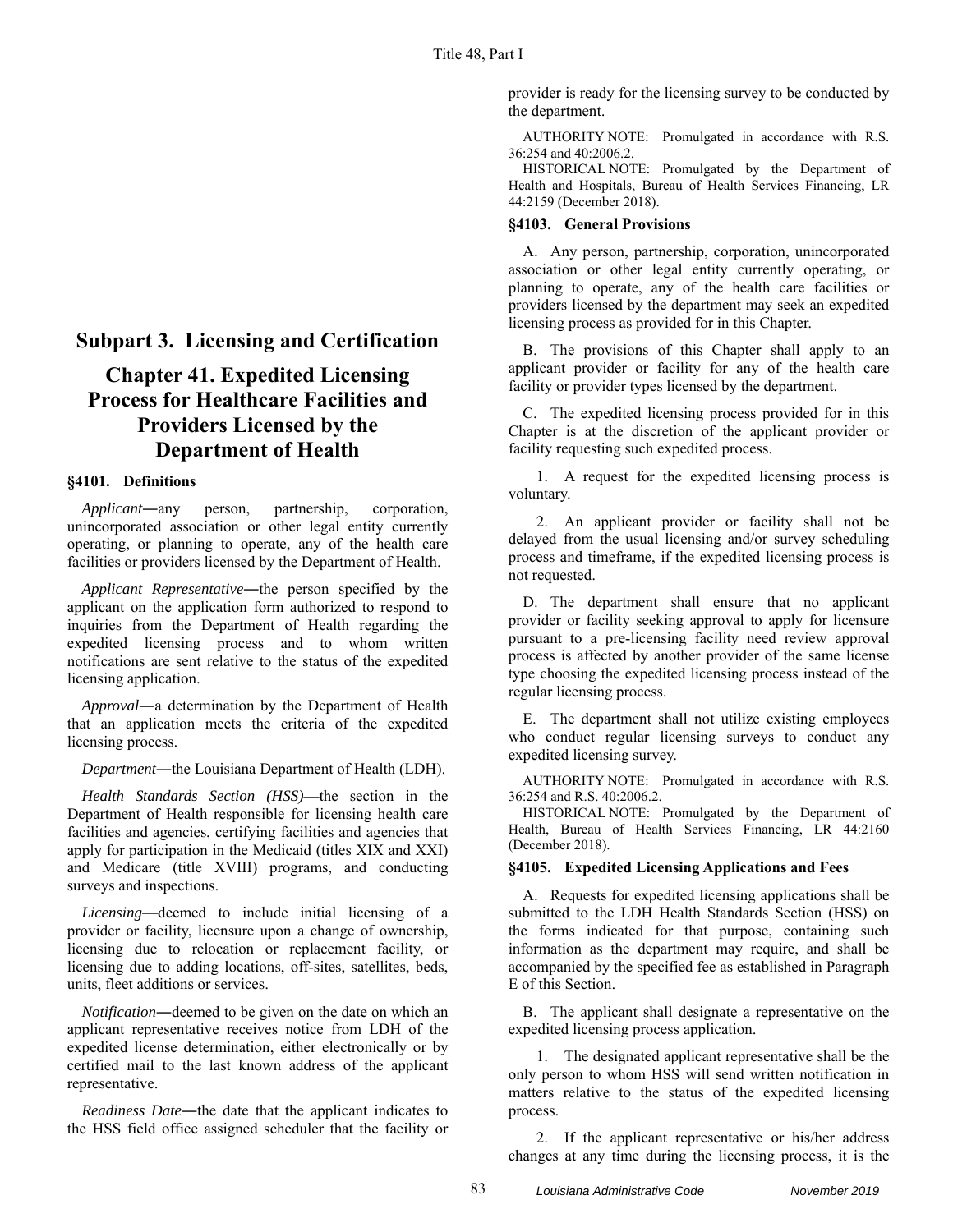responsibility of the applicant to notify HSS in writing of such change.

C. Documentation and correspondence related to the expedited licensing process may be submitted and received via electronic transmission to shorten the timeframe of the process.

D. The expedited licensing process fee is required at the time that the application is submitted to the department. The expedited licensing process fee shall be:

1. made payable to the Louisiana Department of Health; and

2. made in the manner required by the department on the expedited licensing process application.

E. The expedited licensing process fee shall be determined by the complexity and acuity of the requested licensing process and shall be assessed on a tiered basis pursuant to §4107 of this Chapter.

AUTHORITY NOTE: Promulgated in accordance with R.S. 36:254 and R.S. 40:2006.2.

HISTORICAL NOTE: Promulgated by the Department of Health, Bureau of Health Services Financing, LR 44:2160 (December 2018).

#### **§4107. Expedited Licensing Survey Types and Tiers**

A. The fees associated with the expedited licensing process shall be assessed according to the following tiers.

- 1. Tier 1. Expedited licensing fee is set at \$7,000.
- 2. Tier 2. Expedited licensing fee is set at \$6,000.
- 3. Tier 3. Expedited licensing fee is set at \$5,000.

B. Tier 1 expedited licensing processes include, but are not limited to, the following:

1. initial licensing of a hospital or off-site location of a hospital;

2. licensing of a replacement facility or location (or relocation) of the main campus of a hospital;

3. licensing of a replacement facility or location (or relocation) of an off-site campus of a hospital that has any of the following:

- a. licensed beds;
- b. surgical services; or
- c. an emergency department; and
- 4. initial licensing of the following:
	- a. an ambulatory surgical center (ASC);
	- b. an end stage renal disease (ESRD) facility;
	- c. a rural health clinic (RHC);
	- d. a nursing facility (NF); or

e. a home and community-based services (HCBS) provider or an off-site or satellite location of the provider.

C. Tier 2 expedited licensing processes include, but are not limited to, the following:

1. initial licensing of the following:

a. an adult residential care provider (ARCP) level 1, 2, 3 or 4;

b. a crisis receiving center (CRC);

c. an intermediate care facility for people with developmental disabilities (ICF/DD);

d. a pediatric day health care (PDHC) facility;

e. a home health agency (HHA) or an off-site or satellite location of a HHA;

f. a hospice agency, an off-site or satellite location of a hospice agency or an inpatient hospice facility;

g. a psychiatric residential treatment facility (PRTF);

h. a therapeutic group home (TGH);

i. a behavioral health services provider (BHSP);

j. an adult day health care (ADHC) facility;

k. a forensic supervised transitional residential and aftercare (FSTRA) facility;

l. a pain management clinic (PMC);

m. an adult brain injury (ABI) facility;

n. an emergency medical transportation services (EMTS) provider; or

o. any other provider or facility licensed by LDH;

2. licensing of a replacement facility or location (or relocation) of the following:

- a. an ASC;
- b. an ESRD facility;
- c. an RHC;
- d. a CRC;
- e. a NF; or

f. an HCBS provider or an off-site or satellite location of the provider; and

3. licensing of additional units, services or beds, or other action at an existing licensed hospital, ASC, ESRD facility or NF that requires a physical environment survey.

D. Tier 3 expedited licensing processes include, but are not limited to, the following:

1. licensing of a replacement facility (or relocation) for the following:

- a. an ICF/DD;
- b. a PDHC;
- c. an ADHC facility;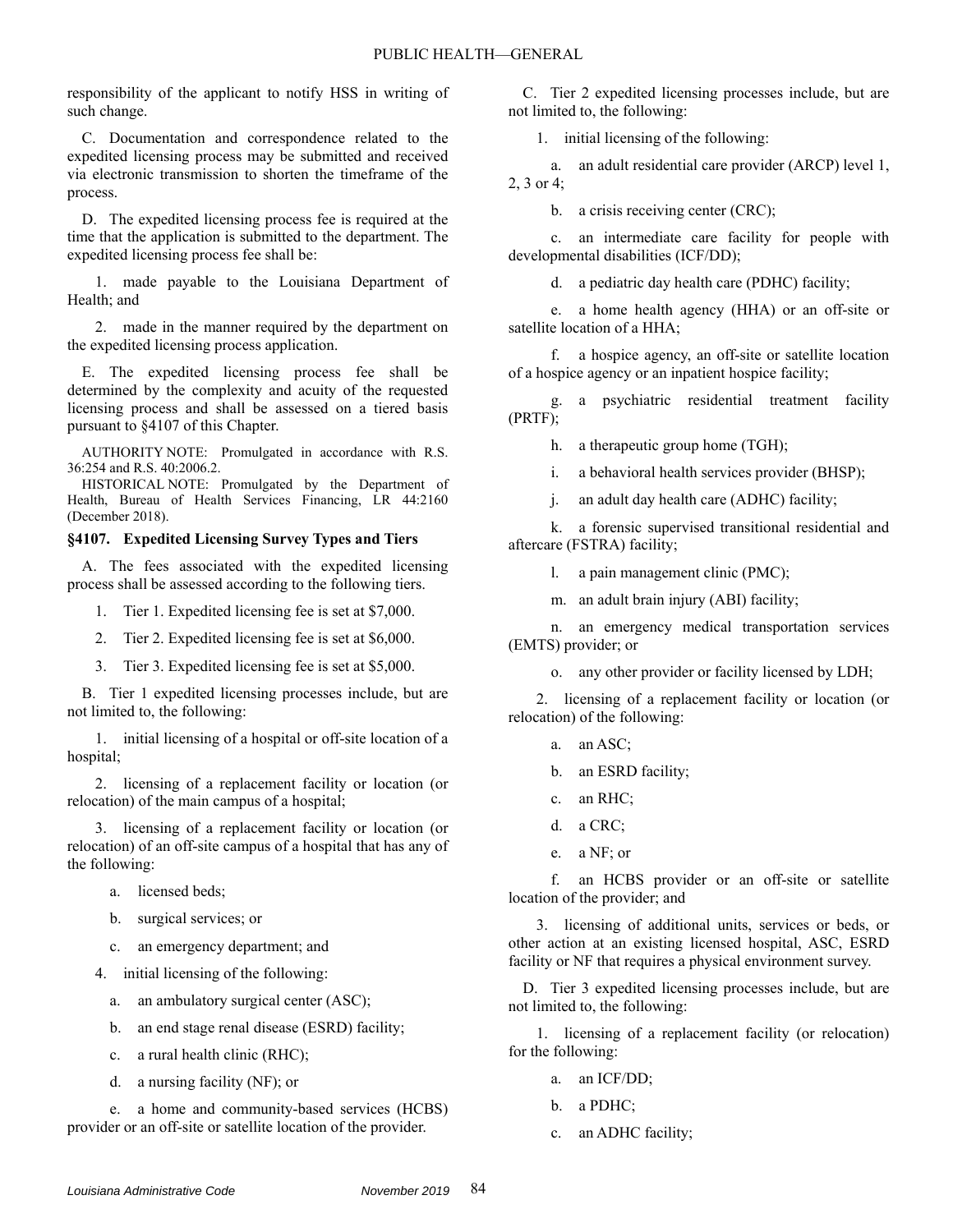d. an ARCP level 1, 2, 3 or 4;

e. an HHA or an off-site or satellite location of a HHA;

f. a hospice agency or an off-site or satellite location of hospice agency or an inpatient hospice facility;

g. a PRTF;

- h. a TGH;
- i. a BHSP;
- j. a FSTRA facility;
- k. a PMC;
- l. an ABI facility; or

m. any other provider or facility licensed by LDH; and

2. licensing additional units, services, beds, or other action an existing licensed ICF/DD, PDHC, HCBS provider, ADHC center, ARCP (levels 1, 2, 3 and 4), PRTF, TGH, BHSP, CRC, FSTRA facility, ABI facility, or other provider or facility licensed by the department that requires a physical environment survey, or a fleet addition for an EMTS provider.

AUTHORITY NOTE: Promulgated in accordance with R.S. 36:254 and R.S. 40:2006.2.

HISTORICAL NOTE: Promulgated by the Department of Health, Bureau of Health Services Financing, LR 44:2160 (December 2018).

#### **§4109. Expedited Licensing Application Review Process**

A. If an applicant provider or facility submits an expedited licensing process application and pays all applicable fees in the required manner, the department shall prioritize the application. After priority review of the application, the department shall:

1. notify the applicant provider or facility of any missing documentation or information; or

2. notify the applicant of the approval of the completed expedited licensing application packet.

B. The department shall notify the applicant representative, upon approval of the completed expedited licensing application packet, that the applicant shall provide a readiness date for the expedited survey to the appropriate HSS field office.

C. The applicant shall not contact the HSS field office to schedule the expedited survey until notified of approval as provided for in Paragraphs A and B of this Section.

AUTHORITY NOTE: Promulgated in accordance with R.S. 36:254 and R.S. 40:2006.2.

HISTORICAL NOTE: Promulgated by the Department of Health, Bureau of Health Services Financing, LR 44:2161 (December 2018).

#### **§4111. Expedited Licensing Survey Process**

A. Once the expedited licensing application packet has been approved, the department shall conduct the expedited

licensing survey within 10 working days of the readiness date indicated by the applicant provider or facility, or such other time period to which the provider has agreed.

B. The expedited licensing survey shall be conducted in accordance with this Subchapter and applicable published licensing statutes, rules and regulations for the particular health care provider or facility type for which the applicant has applied.

C. The expedited licensing survey shall be scheduled and conducted in an expedited manner pursuant to the usual survey process, protocols and procedure.

D. The department shall provide written notification to the applicant representative of the results of the expedited licensing survey within 10 working days of the survey exit date. This notification may be made by electronic transmission.

1. The written notification of the expedited survey results shall include any licensing deficiencies, requirements for a plan of correction, and review and/or appeal rights as to the deficiencies, if applicable, pursuant to applicable licensing statutes, rules and regulations.

2. If deficiencies are cited at the expedited licensing survey, the department may, at its option:

a. require a plan of correction and conduct a followup licensing survey;

b. issue a provisional license, pursuant to applicable licensing regulations; or

c. issue a license denial, including appeal rights, pursuant to applicable licensing regulations.

AUTHORITY NOTE: Promulgated in accordance with R.S. 36:254 and R.S. 40:2006.2.

HISTORICAL NOTE: Promulgated by the Department of Health, Bureau of Health Services Financing, LR 44:2161 (December 2018).

#### **§4113. Expedited Licensing Survey Refunds**

A. The department shall refund the expedited licensing process fee amount paid by an applicant provider or facility if the survey is not conducted within the time periods specified in §4111.A, unless such failure to conduct the survey is due to the unavailability of the facility or provider.

B. If the applicant facility or provider fails to be ready when the department begins to conduct the expedited licensing survey, the survey will be ended, no refund of the expedited licensing fee will be due, and the applicant facility or provider shall have the choice to:

1. re-submit a new expedited licensing process application and applicable fee; or

2. submit a regular licensing process application and applicable fee.

AUTHORITY NOTE: Promulgated in accordance with R.S. 36:254 and R.S. 40:2006.2.